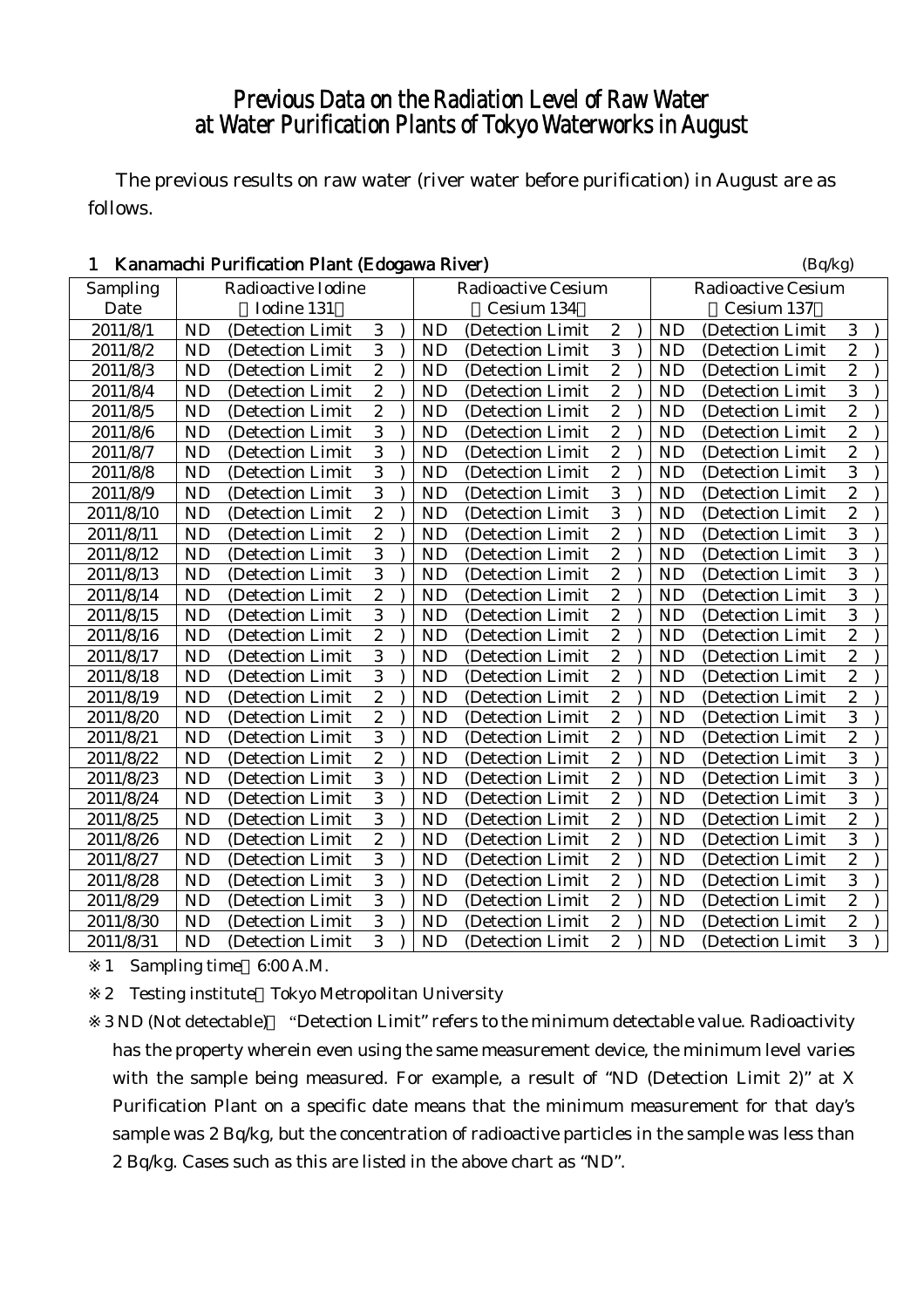|  | 2 Asaka Purification Plant (Arakawa River) | (Bq/kg) |
|--|--------------------------------------------|---------|
|--|--------------------------------------------|---------|

| Sampling  |                        | Radioactive Iodine<br>Iodine 131 |                       |           | <b>Radioactive Cesium</b> |                                    |           | <b>Radioactive Cesium</b> |                  |
|-----------|------------------------|----------------------------------|-----------------------|-----------|---------------------------|------------------------------------|-----------|---------------------------|------------------|
| Date      |                        |                                  |                       |           | Cesium 134                |                                    |           | Cesium 137                | 3                |
| 2011/8/1  | <b>ND</b><br><b>ND</b> | (Detection Limit                 | $\boldsymbol{2}$<br>3 | <b>ND</b> | (Detection Limit          | $\boldsymbol{2}$<br>$\overline{c}$ | <b>ND</b> | (Detection Limit)         | $\overline{2}$   |
| 2011/8/2  | <b>ND</b>              | (Detection Limit)                | 3                     | <b>ND</b> | (Detection Limit          | $\overline{c}$                     | <b>ND</b> | (Detection Limit          | $\overline{2}$   |
| 2011/8/3  |                        | (Detection Limit)                |                       | <b>ND</b> | (Detection Limit          |                                    | <b>ND</b> | (Detection Limit          |                  |
| 2011/8/4  | <b>ND</b>              | (Detection Limit)                | 3                     | <b>ND</b> | (Detection Limit          | $\overline{c}$                     | <b>ND</b> | (Detection Limit          | 3                |
| 2011/8/5  | <b>ND</b>              | (Detection Limit                 | $\overline{3}$        | <b>ND</b> | (Detection Limit          | $\overline{2}$                     | <b>ND</b> | (Detection Limit          | $\overline{3}$   |
| 2011/8/6  | <b>ND</b>              | (Detection Limit                 | 3                     | <b>ND</b> | (Detection Limit          | $\overline{c}$                     | <b>ND</b> | (Detection Limit          | $\overline{c}$   |
| 2011/8/7  | <b>ND</b>              | (Detection Limit                 | $\overline{3}$        | <b>ND</b> | (Detection Limit          | $\overline{c}$                     | <b>ND</b> | (Detection Limit          | $\overline{c}$   |
| 2011/8/8  | <b>ND</b>              | (Detection Limit)                | 3                     | <b>ND</b> | (Detection Limit)         | $\overline{c}$                     | <b>ND</b> | (Detection Limit)         | $\overline{c}$   |
| 2011/8/9  | <b>ND</b>              | (Detection Limit)                | $\overline{c}$        | <b>ND</b> | (Detection Limit)         | $\overline{3}$                     | <b>ND</b> | (Detection Limit)         | $\overline{2}$   |
| 2011/8/10 | <b>ND</b>              | (Detection Limit                 | 3                     | <b>ND</b> | (Detection Limit          | $\overline{c}$                     | <b>ND</b> | (Detection Limit          | $\overline{c}$   |
| 2011/8/11 | <b>ND</b>              | (Detection Limit                 | $\overline{2}$        | <b>ND</b> | (Detection Limit          | $\overline{c}$                     | <b>ND</b> | (Detection Limit          | $\overline{c}$   |
| 2011/8/12 | <b>ND</b>              | (Detection Limit                 | $\overline{2}$        | <b>ND</b> | (Detection Limit          | $\overline{\mathbf{c}}$            | <b>ND</b> | (Detection Limit          | $\overline{2}$   |
| 2011/8/13 | <b>ND</b>              | (Detection Limit                 | $\overline{c}$        | <b>ND</b> | (Detection Limit          | $\overline{2}$                     | <b>ND</b> | (Detection Limit          | $\overline{3}$   |
| 2011/8/14 | <b>ND</b>              | (Detection Limit                 | $\boldsymbol{2}$      | <b>ND</b> | (Detection Limit          | $\overline{c}$                     | <b>ND</b> | (Detection Limit          | $\overline{c}$   |
| 2011/8/15 | <b>ND</b>              | (Detection Limit                 | $\overline{c}$        | <b>ND</b> | (Detection Limit          | $\overline{2}$                     | <b>ND</b> | (Detection Limit          | $\overline{c}$   |
| 2011/8/16 | <b>ND</b>              | (Detection Limit                 | 3                     | <b>ND</b> | (Detection Limit          | $\overline{c}$                     | <b>ND</b> | (Detection Limit          | $\overline{c}$   |
| 2011/8/17 | <b>ND</b>              | (Detection Limit                 | $\overline{c}$        | <b>ND</b> | (Detection Limit          | $\overline{c}$                     | <b>ND</b> | (Detection Limit)         | $\overline{3}$   |
| 2011/8/18 | <b>ND</b>              | (Detection Limit                 | 3                     | <b>ND</b> | (Detection Limit          | $\overline{c}$                     | <b>ND</b> | (Detection Limit          | $\overline{c}$   |
| 2011/8/19 | <b>ND</b>              | (Detection Limit                 | $\overline{2}$        | <b>ND</b> | (Detection Limit          | $\overline{2}$                     | <b>ND</b> | (Detection Limit          | $\overline{c}$   |
| 2011/8/20 | <b>ND</b>              | (Detection Limit                 | $\overline{3}$        | <b>ND</b> | (Detection Limit          | $\overline{c}$                     | <b>ND</b> | (Detection Limit)         | $\overline{3}$   |
| 2011/8/21 | <b>ND</b>              | (Detection Limit                 | 3                     | <b>ND</b> | (Detection Limit          | $\overline{c}$                     | <b>ND</b> | (Detection Limit          | 3                |
| 2011/8/22 | <b>ND</b>              | (Detection Limit                 | 3                     | <b>ND</b> | (Detection Limit          | $\overline{c}$                     | <b>ND</b> | (Detection Limit          | 3                |
| 2011/8/23 | ND                     | (Detection Limit                 | $\overline{2}$        | <b>ND</b> | (Detection Limit          | $\overline{2}$                     | <b>ND</b> | (Detection Limit          | 3                |
| 2011/8/24 | <b>ND</b>              | (Detection Limit                 | 3                     | <b>ND</b> | (Detection Limit          | $\overline{c}$                     | <b>ND</b> | (Detection Limit          | $\overline{c}$   |
| 2011/8/25 | <b>ND</b>              | (Detection Limit)                | $\overline{3}$        | <b>ND</b> | (Detection Limit          | $\overline{2}$                     | <b>ND</b> | (Detection Limit)         | $\overline{3}$   |
| 2011/8/26 | <b>ND</b>              | (Detection Limit                 | 3                     | <b>ND</b> | (Detection Limit          | $\overline{c}$                     | <b>ND</b> | (Detection Limit          | $\overline{c}$   |
| 2011/8/27 | ND                     | (Detection Limit                 | 3                     | <b>ND</b> | (Detection Limit          | $\overline{c}$                     | <b>ND</b> | (Detection Limit          | 3                |
| 2011/8/28 | <b>ND</b>              | (Detection Limit                 | $\overline{2}$        | <b>ND</b> | (Detection Limit          | $\overline{\mathbf{c}}$            | <b>ND</b> | (Detection Limit          | $\overline{2}$   |
| 2011/8/29 | <b>ND</b>              | (Detection Limit                 | $\overline{3}$        | <b>ND</b> | (Detection Limit          | $\overline{c}$                     | <b>ND</b> | (Detection Limit          | $\overline{3}$   |
| 2011/8/30 | <b>ND</b>              | (Detection Limit                 | $\boldsymbol{2}$      | ND        | (Detection Limit          | $\boldsymbol{2}$                   | <b>ND</b> | (Detection Limit          | $\boldsymbol{2}$ |
| 2011/8/31 | ND                     | (Detection Limit                 | $\overline{3}$        | ND        | (Detection Limit          | $\overline{2}$                     | <b>ND</b> | (Detection Limit          | $\overline{3}$   |

2 Testing institute Tokyo Metropolitan University

3 ND (Not detectable) "Detection Limit" refers to the minimum detectable value. Radioactivity has the property wherein even using the same measurement device, the minimum level varies with the sample being measured. For example, a result of "ND (Detection Limit 2)" at X Purification Plant on a specific date means that the minimum measurement for that day's sample was 2 Bq/kg, but the concentration of radioactive particles in the sample was less than 2 Bq/kg. Cases such as this are listed in the above chart as "ND".

4 2011/8/9~2011/8/15 Arakawa River, Tamagawa River

| 3               | Ozaku Purification Plant (Tamagawa River) | (Bq/kg)                                                      |
|-----------------|-------------------------------------------|--------------------------------------------------------------|
| <b>Sampling</b> | Radioactive Iodine                        | <b>Radioactive Cesium</b><br><b>Radioactive Cesium</b>       |
| Date            | Iodine 131                                | Cesium 134<br>Cesium 137                                     |
| 2011/8/1        | (Detection Limit)<br>ND<br>2              | (Detection Limit)<br>(Detection Limit)<br>ND<br>2            |
| 2011/8/2        | (Detection Limit)<br>3<br>ND.<br>ND       | (Detection Limit)<br>- 3<br>(Detection Limit)<br>ND          |
| 2011/8/3        | (Detection Limit)<br>3<br>ND<br>ND        | (Detection Limit)<br>(Detection Limit)<br>$\mathbf{2}$<br>ND |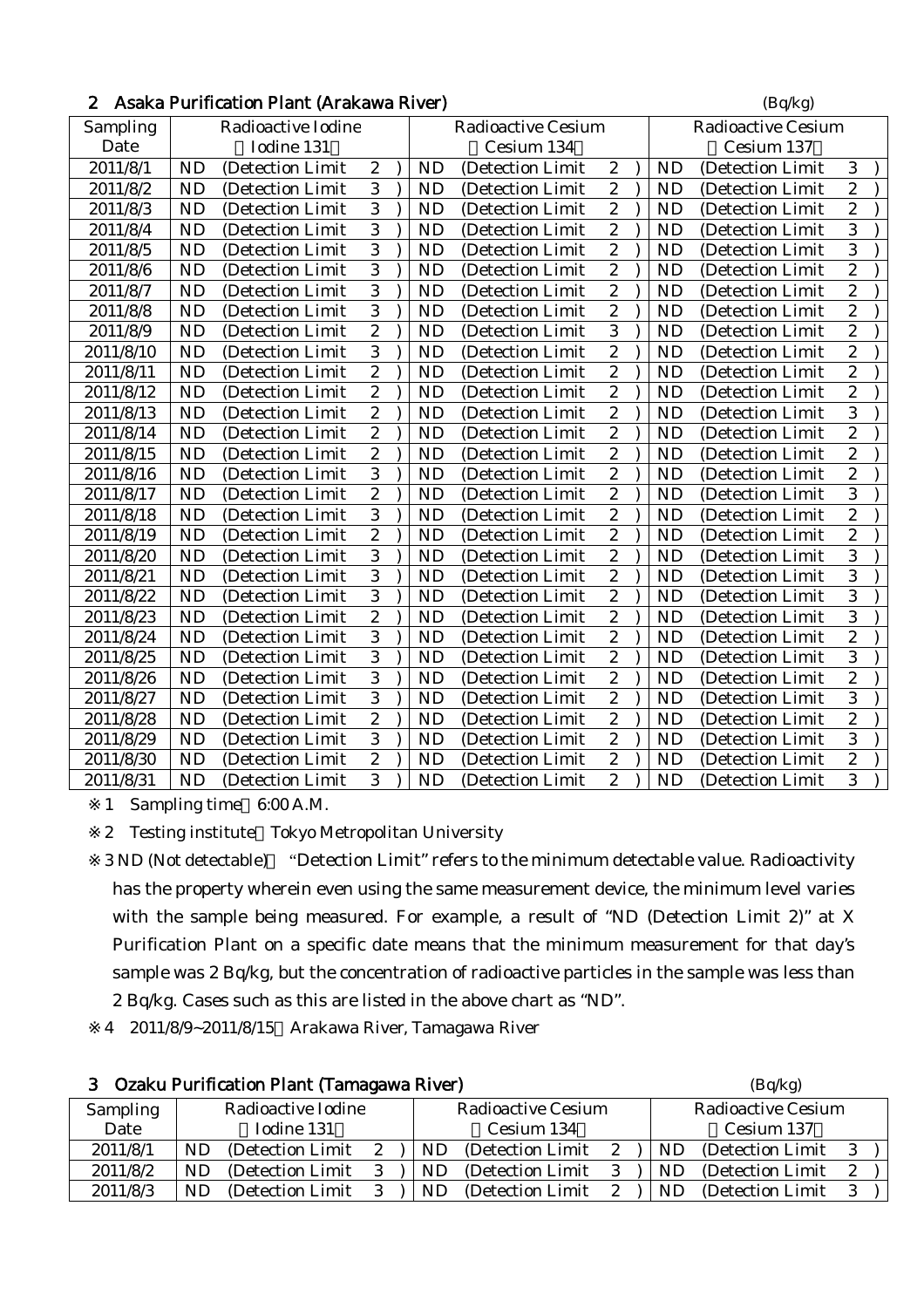| 2011/8/4  | ND        | (Detection Limit) | $\boldsymbol{2}$ | <b>ND</b> | (Detection Limit) | $\boldsymbol{2}$ | <b>ND</b> | (Detection Limit) | 2                       |  |
|-----------|-----------|-------------------|------------------|-----------|-------------------|------------------|-----------|-------------------|-------------------------|--|
| 2011/8/5  | ND        | (Detection Limit) | $\boldsymbol{2}$ | <b>ND</b> | (Detection Limit) | $\boldsymbol{2}$ | <b>ND</b> | (Detection Limit  | $\overline{c}$          |  |
| 2011/8/6  | <b>ND</b> | (Detection Limit) | 3                | <b>ND</b> | (Detection Limit) | $\boldsymbol{2}$ | <b>ND</b> | (Detection Limit  | 3                       |  |
| 2011/8/7  | <b>ND</b> | (Detection Limit) | 3                | ND        | (Detection Limit) | $\boldsymbol{2}$ | <b>ND</b> | (Detection Limit) | 3                       |  |
| 2011/8/8  | <b>ND</b> | (Detection Limit) | 3                | <b>ND</b> | (Detection Limit) | $\boldsymbol{2}$ | <b>ND</b> | (Detection Limit  | $\overline{c}$          |  |
| 2011/8/9  | <b>ND</b> | (Detection Limit) | 3                | <b>ND</b> | (Detection Limit) | $\boldsymbol{2}$ | <b>ND</b> | (Detection Limit  | $\overline{\mathbf{c}}$ |  |
| 2011/8/10 | <b>ND</b> | (Detection Limit) | 3                | <b>ND</b> | (Detection Limit) | $\boldsymbol{2}$ | <b>ND</b> | (Detection Limit) | $\overline{c}$          |  |
| 2011/8/11 | ND        | (Detection Limit) | 3                | ND        | (Detection Limit) | $\boldsymbol{2}$ | ND        | (Detection Limit) | 3                       |  |
| 2011/8/12 | <b>ND</b> | (Detection Limit) | 3                | <b>ND</b> | (Detection Limit) | $\boldsymbol{2}$ | <b>ND</b> | (Detection Limit  | 3                       |  |
| 2011/8/13 | <b>ND</b> | (Detection Limit) | 3                | <b>ND</b> | (Detection Limit) | $\boldsymbol{2}$ | <b>ND</b> | (Detection Limit  | 3                       |  |
| 2011/8/14 | ND        | (Detection Limit) | $\boldsymbol{2}$ | <b>ND</b> | (Detection Limit) | $\boldsymbol{2}$ | ND        | (Detection Limit  | $\boldsymbol{2}$        |  |
| 2011/8/15 | <b>ND</b> | (Detection Limit) | 3                | <b>ND</b> | (Detection Limit) | $\boldsymbol{2}$ | <b>ND</b> | (Detection Limit) | $\overline{c}$          |  |
| 2011/8/16 | <b>ND</b> | (Detection Limit) | 3                | <b>ND</b> | (Detection Limit) | $\boldsymbol{2}$ | <b>ND</b> | (Detection Limit  | 3                       |  |
| 2011/8/17 | <b>ND</b> | (Detection Limit  | 3                | ND        | (Detection Limit) | $\boldsymbol{2}$ | <b>ND</b> | (Detection Limit  | $\boldsymbol{2}$        |  |
| 2011/8/18 | <b>ND</b> | (Detection Limit) | 3                | <b>ND</b> | (Detection Limit) | $\boldsymbol{2}$ | <b>ND</b> | (Detection Limit  | $\overline{c}$          |  |
| 2011/8/19 | ND        | (Detection Limit) | $\boldsymbol{2}$ | <b>ND</b> | (Detection Limit) | $\boldsymbol{2}$ | <b>ND</b> | (Detection Limit  | 3                       |  |
| 2011/8/20 | <b>ND</b> | (Detection Limit  | $\boldsymbol{2}$ | <b>ND</b> | (Detection Limit) | $\boldsymbol{2}$ | <b>ND</b> | (Detection Limit  | 3                       |  |
| 2011/8/21 | <b>ND</b> | (Detection Limit) | $\boldsymbol{2}$ | <b>ND</b> | (Detection Limit) | $\boldsymbol{2}$ | <b>ND</b> | (Detection Limit) | 3                       |  |
| 2011/8/22 | <b>ND</b> | (Detection Limit) | 3                | <b>ND</b> | (Detection Limit) | $\boldsymbol{2}$ | <b>ND</b> | (Detection Limit  | 3                       |  |
| 2011/8/23 | ND        | (Detection Limit  | $\boldsymbol{2}$ | <b>ND</b> | (Detection Limit) | $\boldsymbol{2}$ | <b>ND</b> | (Detection Limit  | $\overline{c}$          |  |
| 2011/8/24 | <b>ND</b> | (Detection Limit) | 3                | <b>ND</b> | (Detection Limit) | $\boldsymbol{2}$ | <b>ND</b> | (Detection Limit) | $\overline{c}$          |  |
| 2011/8/25 | <b>ND</b> | (Detection Limit) | $\boldsymbol{2}$ | <b>ND</b> | (Detection Limit) | $\boldsymbol{2}$ | <b>ND</b> | (Detection Limit  | $\overline{c}$          |  |
| 2011/8/26 | <b>ND</b> | (Detection Limit  | 3                | <b>ND</b> | (Detection Limit) | $\boldsymbol{2}$ | <b>ND</b> | (Detection Limit  | 3                       |  |
| 2011/8/27 | ND        | (Detection Limit) | $\overline{2}$   | <b>ND</b> | (Detection Limit) | $\boldsymbol{2}$ | <b>ND</b> | (Detection Limit  | $\overline{2}$          |  |
| 2011/8/28 | <b>ND</b> | (Detection Limit) | 3                | ND        | (Detection Limit) | $\boldsymbol{2}$ | <b>ND</b> | (Detection Limit  | 3                       |  |
| 2011/8/29 | <b>ND</b> | (Detection Limit  | 3                | <b>ND</b> | (Detection Limit  | $\boldsymbol{2}$ | <b>ND</b> | (Detection Limit  | $\overline{c}$          |  |
| 2011/8/30 | ND        | (Detection Limit) | 3                | <b>ND</b> | (Detection Limit) | $\boldsymbol{2}$ | <b>ND</b> | (Detection Limit  | $\overline{c}$          |  |
| 2011/8/31 | <b>ND</b> | (Detection Limit) | $\boldsymbol{2}$ | <b>ND</b> | (Detection Limit) | $\boldsymbol{2}$ | <b>ND</b> | (Detection Limit) | $\overline{c}$          |  |
|           |           |                   |                  |           |                   |                  |           |                   |                         |  |

2 Testing institute Tokyo Metropolitan University

| 4 Higashi-murayama Purification Plant-1 (Arakawa River, Tamagawa River) |  |  | (Bq/kg) |
|-------------------------------------------------------------------------|--|--|---------|
|                                                                         |  |  |         |

| <b>Sampling</b> |           | Radioactive Iodine |                       |  |                | Radioactive Cesium |              |  |     | Radioactive Cesium |                  |  |  |
|-----------------|-----------|--------------------|-----------------------|--|----------------|--------------------|--------------|--|-----|--------------------|------------------|--|--|
| Date            |           | Iodine 131         |                       |  |                | Cesium 134         |              |  |     | Cesium 137         |                  |  |  |
| 2011/8/1        | ND.       | (Detection Limit   | 2                     |  | ND.            | (Detection Limit)  | $2^{\circ}$  |  | ND. | (Detection Limit)  | 2                |  |  |
| 2011/8/2        | ND.       | (Detection Limit)  | 2                     |  | <b>ND</b>      | (Detection Limit)  | $\mathbf{2}$ |  | ND  | (Detection Limit)  | 2                |  |  |
| 2011/8/3        | ND.       | (Detection Limit)  | 2                     |  | ND.            | (Detection Limit)  | $2^{\circ}$  |  | ND. | (Detection Limit)  | 3                |  |  |
| 2011/8/4        | ND.       | (Detection Limit)  | $\boldsymbol{2}$      |  | <b>ND</b>      | (Detection Limit)  | $\mathbf{2}$ |  | ND  | (Detection Limit)  | 2                |  |  |
| 2011/8/5        | <b>ND</b> | (Detection Limit)  | 2                     |  | N <sub>D</sub> | (Detection Limit)  | $\mathbf{2}$ |  | ND  | (Detection Limit)  | $\boldsymbol{2}$ |  |  |
| 2011/8/6        | ND.       | (Detection Limit)  | $\mathbf{2}^{\prime}$ |  | ND.            | (Detection Limit)  | $2^{\circ}$  |  | ND. | (Detection Limit)  | $\boldsymbol{2}$ |  |  |
| 2011/8/7        | ND.       | (Detection Limit)  | 2                     |  | ND             | (Detection Limit)  | $\mathbf{2}$ |  | ND. | (Detection Limit)  | 2                |  |  |
| 2011/8/8        | ND.       | (Detection Limit)  | 2                     |  | <b>ND</b>      | (Detection Limit)  | $2^{\circ}$  |  | ND  | (Detection Limit)  | $\boldsymbol{2}$ |  |  |
| 2011/8/9        | ND.       | (Detection Limit)  | $\mathbf{2}^{\prime}$ |  | ND.            | (Detection Limit)  | $\mathbf{2}$ |  | ND  | (Detection Limit)  | $\boldsymbol{2}$ |  |  |
| 2011/8/10       | ND.       | (Detection Limit)  | 2                     |  | <b>ND</b>      | (Detection Limit)  | $2^{\circ}$  |  | ND. | (Detection Limit)  | 3                |  |  |
| 2011/8/11       | ND.       | (Detection Limit)  | 2                     |  | ND.            | (Detection Limit)  | $2^{\circ}$  |  | ND  | (Detection Limit)  | 2                |  |  |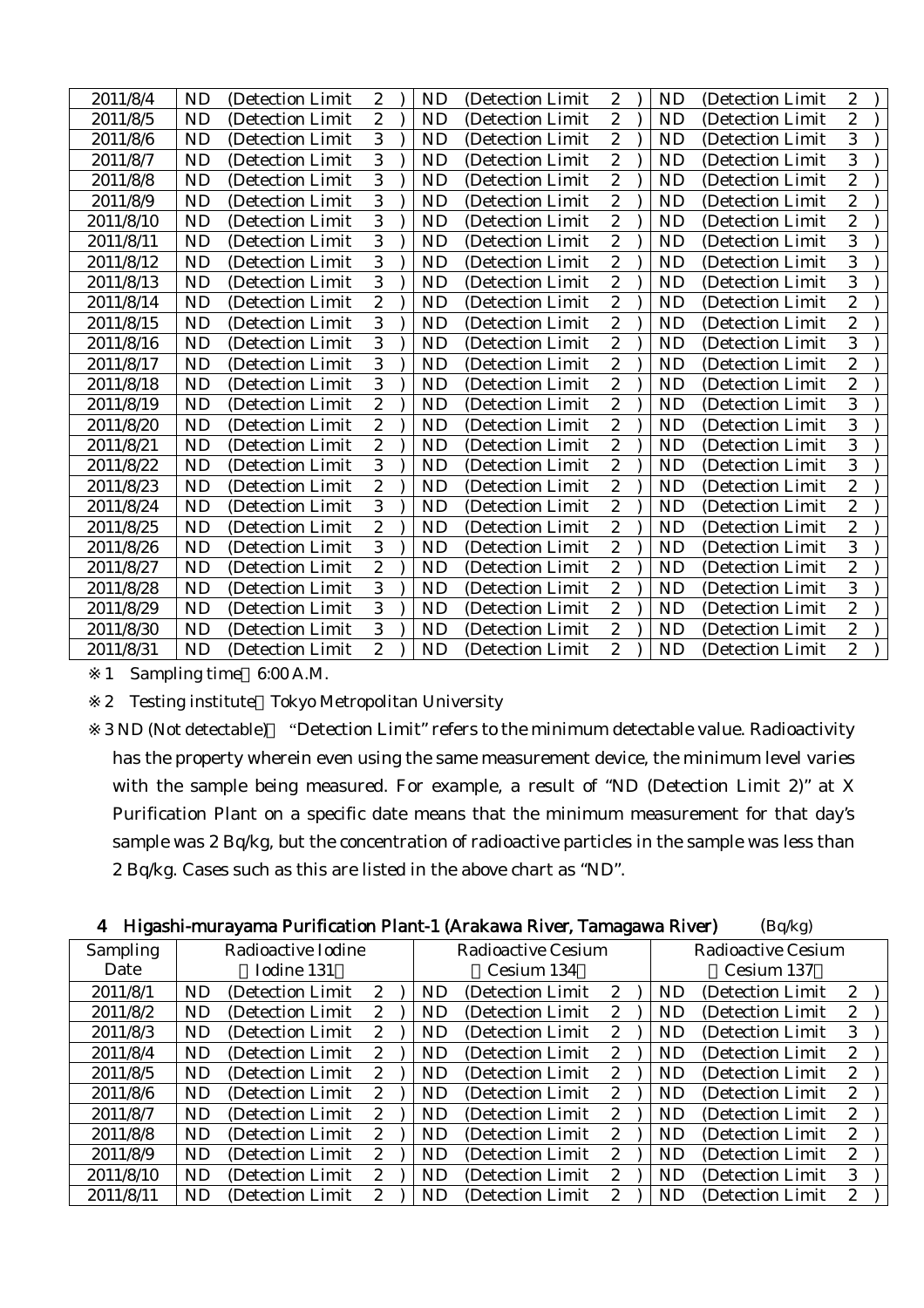| 2011/8/12 | ND | (Detection Limit  | $\mathbf{2}^{\prime}$ | <b>ND</b> | (Detection Limit) | $\mathbf{2}$     | ND        | (Detection Limit) | 3                |  |
|-----------|----|-------------------|-----------------------|-----------|-------------------|------------------|-----------|-------------------|------------------|--|
| 2011/8/13 | ND | (Detection Limit  | $\mathbf{2}^{\prime}$ | ND        | (Detection Limit) | 2                | ND        | (Detection Limit) | 2                |  |
| 2011/8/14 | ND | (Detection Limit  | 2                     | <b>ND</b> | (Detection Limit) | 2                | ND        | (Detection Limit) | 3                |  |
| 2011/8/15 | ND | (Detection Limit  | $\overline{2}$        | <b>ND</b> | (Detection Limit) | $\mathbf{2}$     | ND        | (Detection Limit) | 2                |  |
| 2011/8/16 | ND | (Detection Limit  | $\mathbf{2}$          | <b>ND</b> | (Detection Limit  | $\mathbf{2}$     | ND        | (Detection Limit) | 2                |  |
| 2011/8/17 | ND | (Detection Limit  | $\mathbf{2}^{\prime}$ | <b>ND</b> | (Detection Limit) | $\boldsymbol{2}$ | ND        | (Detection Limit) | 2                |  |
| 2011/8/18 | ND | (Detection Limit  | 2                     | <b>ND</b> | (Detection Limit) | 2                | ND        | (Detection Limit) | 3                |  |
| 2011/8/19 | ND | (Detection Limit) | 3                     | <b>ND</b> | (Detection Limit) | 2                | ND        | (Detection Limit) | 2                |  |
| 2011/8/20 | ND | (Detection Limit  | $\mathbf{2}^{\prime}$ | <b>ND</b> | (Detection Limit) | $\boldsymbol{2}$ | ND        | (Detection Limit) | 2                |  |
| 2011/8/21 | ND | (Detection Limit  | 2                     | <b>ND</b> | (Detection Limit) | $\mathbf{2}$     | ND        | (Detection Limit) | 3                |  |
| 2011/8/22 | ND | (Detection Limit  | 2                     | ND        | (Detection Limit) | $\mathbf{2}$     | ND        | (Detection Limit) | 2                |  |
| 2011/8/23 | ND | (Detection Limit  | $\mathbf{2}^{\prime}$ | <b>ND</b> | (Detection Limit  | $\mathbf{2}$     | ND        | (Detection Limit) | $\boldsymbol{2}$ |  |
| 2011/8/24 | ND | (Detection Limit  | $\mathbf{2}$          | <b>ND</b> | (Detection Limit) | $\boldsymbol{2}$ | ND        | (Detection Limit) | 2                |  |
| 2011/8/25 | ND | (Detection Limit  | 2                     | <b>ND</b> | (Detection Limit) | 2                | ND        | (Detection Limit) | 2                |  |
| 2011/8/26 | ND | (Detection Limit) | $\mathbf{2}^{\prime}$ | <b>ND</b> | (Detection Limit) | $\boldsymbol{2}$ | ND        | (Detection Limit) | 2                |  |
| 2011/8/27 | ND | (Detection Limit  | $\mathbf{2}^{\prime}$ | <b>ND</b> | (Detection Limit) | $\boldsymbol{2}$ | ND        | (Detection Limit) | 3                |  |
| 2011/8/28 | ND | (Detection Limit  | 2                     | <b>ND</b> | (Detection Limit) | $\boldsymbol{2}$ | ND        | (Detection Limit) | 2                |  |
| 2011/8/29 | ND | (Detection Limit  | $\boldsymbol{2}$      | ND        | (Detection Limit) | 2                | ND        | (Detection Limit) | 2                |  |
| 2011/8/30 | ND | (Detection Limit  | $\mathbf{2}^{\prime}$ | <b>ND</b> | (Detection Limit) | $\boldsymbol{2}$ | <b>ND</b> | (Detection Limit) | 3                |  |
| 2011/8/31 | ND | (Detection Limit  | $\overline{2}$        | <b>ND</b> | (Detection Limit  | $\boldsymbol{2}$ | ND        | (Detection Limit  | 2                |  |

2 Testing institute Tokyo Metropolitan University

3 ND (Not detectable) "Detection Limit" refers to the minimum detectable value. Radioactivity has the property wherein even using the same measurement device, the minimum level varies with the sample being measured. For example, a result of "ND (Detection Limit 2)" at X Purification Plant on a specific date means that the minimum measurement for that day's sample was 2 Bq/kg, but the concentration of radioactive particles in the sample was less than 2 Bq/kg. Cases such as this are listed in the above chart as "ND".

4 2011/8/2~2011/8/22 2011/8/30~ Tamagawa River

|           |           | 5 Higashi-murayama Purification Plant-2 (Tamagawa River) |                  |           |                    |                  |           | (Bq/kg)                   |                  |  |
|-----------|-----------|----------------------------------------------------------|------------------|-----------|--------------------|------------------|-----------|---------------------------|------------------|--|
| Sampling  |           | Radioactive Iodine                                       |                  |           | Radioactive Cesium |                  |           | <b>Radioactive Cesium</b> |                  |  |
| Date      |           | Iodine 131                                               |                  |           | Cesium 134         |                  |           | Cesium 137                |                  |  |
| 2011/8/1  | <b>ND</b> | (Detection Limit                                         | 2                | ND        | (Detection Limit   | $\boldsymbol{2}$ | ND        | (Detection Limit)         | $\mathbf{2}$     |  |
| 2011/8/2  | ND        | (Detection Limit                                         | 2                | ND        | (Detection Limit)  | 2                | ND        | (Detection Limit)         | $\overline{c}$   |  |
| 2011/8/3  | <b>ND</b> | (Detection Limit                                         | $\overline{c}$   | <b>ND</b> | (Detection Limit   | 2                | ND        | (Detection Limit)         | $\boldsymbol{2}$ |  |
| 2011/8/4  | <b>ND</b> | (Detection Limit)                                        | 2                | ND        | (Detection Limit)  | 2                | ND        | (Detection Limit          | $\boldsymbol{2}$ |  |
| 2011/8/5  | <b>ND</b> | (Detection Limit                                         | $\overline{c}$   | <b>ND</b> | (Detection Limit   | 2                | <b>ND</b> | (Detection Limit)         | $\boldsymbol{2}$ |  |
| 2011/8/6  | <b>ND</b> | (Detection Limit)                                        | 2                | ND        | (Detection Limit)  | 2                | ND        | (Detection Limit)         | $\boldsymbol{2}$ |  |
| 2011/8/7  | <b>ND</b> | (Detection Limit                                         | $\boldsymbol{2}$ | <b>ND</b> | (Detection Limit   | $\overline{c}$   | <b>ND</b> | (Detection Limit          | $\boldsymbol{2}$ |  |
| 2011/8/8  | <b>ND</b> | (Detection Limit                                         | 2                | <b>ND</b> | (Detection Limit   | 2                | <b>ND</b> | (Detection Limit          | $\boldsymbol{2}$ |  |
| 2011/8/9  | ND        | (Detection Limit                                         | $\overline{2}$   | <b>ND</b> | (Detection Limit   | 2                | ND        | (Detection Limit)         | $\overline{2}$   |  |
| 2011/8/10 | <b>ND</b> | (Detection Limit                                         | 2                | <b>ND</b> | (Detection Limit)  | 2                | <b>ND</b> | (Detection Limit)         | 3                |  |
| 2011/8/11 | <b>ND</b> | (Detection Limit)                                        | $\overline{c}$   | <b>ND</b> | (Detection Limit)  | $\overline{2}$   | <b>ND</b> | (Detection Limit)         | $\overline{2}$   |  |
| 2011/8/12 | <b>ND</b> | (Detection Limit                                         | $\overline{c}$   | <b>ND</b> | (Detection Limit)  | 2                | <b>ND</b> | (Detection Limit)         | 3                |  |
| 2011/8/13 | <b>ND</b> | (Detection Limit)                                        | 2                | <b>ND</b> | (Detection Limit)  | $\overline{c}$   | <b>ND</b> | (Detection Limit)         | 3                |  |
| 2011/8/14 | <b>ND</b> | (Detection Limit                                         | $\overline{c}$   | <b>ND</b> | (Detection Limit)  | 2                | ND        | (Detection Limit)         | $\boldsymbol{2}$ |  |
| 2011/8/15 | <b>ND</b> | (Detection Limit)                                        | $\boldsymbol{2}$ | <b>ND</b> | (Detection Limit)  | $\overline{c}$   | ND        | (Detection Limit)         | 3                |  |
| 2011/8/16 | <b>ND</b> | (Detection Limit                                         | $\boldsymbol{2}$ | <b>ND</b> | (Detection Limit   | 2                | <b>ND</b> | (Detection Limit          | $\boldsymbol{2}$ |  |
| 2011/8/17 | <b>ND</b> | (Detection Limit)                                        | 2                | ND        | (Detection Limit)  | $\mathbf{2}$     | <b>ND</b> | (Detection Limit)         | $\boldsymbol{2}$ |  |
| 2011/8/18 | ND        | (Detection Limit                                         | 2                | ND        | (Detection Limit   | 2                | ND        | (Detection Limit)         | $\boldsymbol{2}$ |  |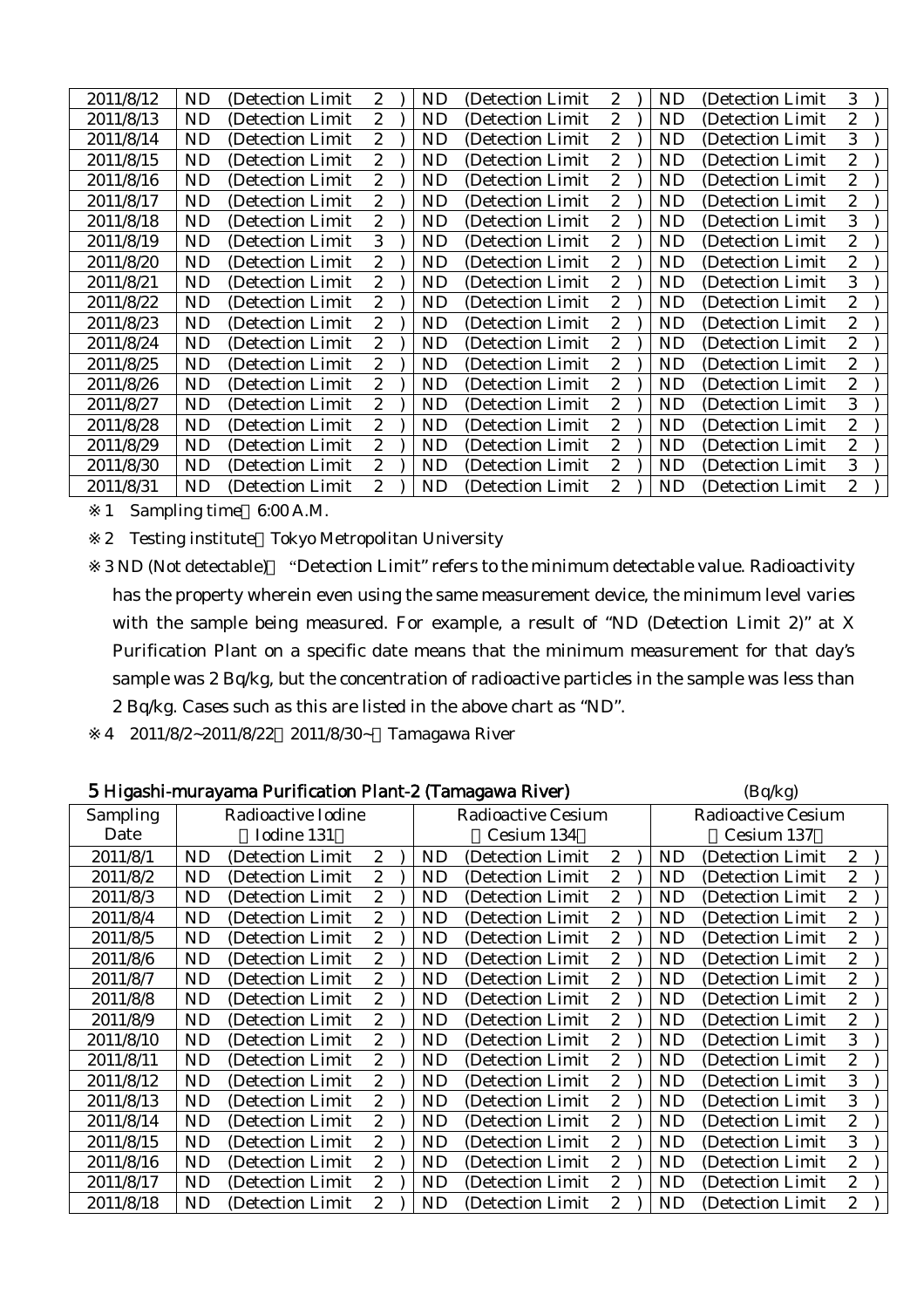| 2011/8/19 | <b>ND</b> | (Detection Limit  | 2            | ND        | (Detection Limit) | $\mathbf{2}$          | <b>ND</b> | (Detection Limit) | 2                     |  |
|-----------|-----------|-------------------|--------------|-----------|-------------------|-----------------------|-----------|-------------------|-----------------------|--|
| 2011/8/20 | ND        | (Detection Limit) | 2            | ND        | (Detection Limit) | $\mathbf{2}^{\prime}$ | ND        | (Detection Limit) | $\boldsymbol{2}$      |  |
| 2011/8/21 | ND.       | (Detection Limit  | 2            | <b>ND</b> | (Detection Limit) | $\mathbf{2}^{\prime}$ | ND        | (Detection Limit) | 2                     |  |
| 2011/8/22 | <b>ND</b> | (Detection Limit  | 2            | <b>ND</b> | (Detection Limit) | 2                     | <b>ND</b> | (Detection Limit) | 2                     |  |
| 2011/8/23 | ND        | (Detection Limit) | 2            | ND        | (Detection Limit) | $2^{\circ}$           | ND        | (Detection Limit) | 2                     |  |
| 2011/8/24 | ND.       | (Detection Limit) | 2            | <b>ND</b> | (Detection Limit) | $\mathbf{2}^{\prime}$ | ND        | (Detection Limit) | 2                     |  |
| 2011/8/25 | ND.       | (Detection Limit) | 2            | <b>ND</b> | (Detection Limit) | $\mathbf{2}^{\prime}$ | ND        | (Detection Limit) | 2                     |  |
| 2011/8/26 | ND.       | (Detection Limit) | 2            | <b>ND</b> | (Detection Limit) | $2^{\circ}$           | ND        | (Detection Limit) | $\mathbf{2}^{\prime}$ |  |
| 2011/8/27 | ND.       | (Detection Limit) | $\mathbf{2}$ | <b>ND</b> | (Detection Limit) | 2                     | ND        | (Detection Limit) | 2                     |  |
| 2011/8/28 | ND        | (Detection Limit  | 2            | <b>ND</b> | (Detection Limit) | $\mathbf{2}^{\prime}$ | ND        | (Detection Limit) | 2                     |  |
| 2011/8/29 | ND.       | (Detection Limit) | 2            | <b>ND</b> | (Detection Limit) | $2^{\circ}$           | ND        | (Detection Limit) | 2                     |  |
| 2011/8/30 | ND.       | (Detection Limit) | 2            | <b>ND</b> | (Detection Limit) | $\mathbf{2}^{\prime}$ | ND        | (Detection Limit) | 2                     |  |
| 2011/8/31 | ND.       | (Detection Limit  | 2            | <b>ND</b> | (Detection Limit) | 2                     | ND        | (Detection Limit) | 2                     |  |

2 Testing institute Tokyo Metropolitan University

|                  |           | 6 Nagasawa Purification Plant (Sagamigawa River) |     |           |                                         |     |           | (Bq/kg)                                 |              |  |
|------------------|-----------|--------------------------------------------------|-----|-----------|-----------------------------------------|-----|-----------|-----------------------------------------|--------------|--|
| Sampling<br>Date |           | Radioactive Iodine<br>Iodine 131                 |     |           | <b>Radioactive Cesium</b><br>Cesium 134 |     |           | <b>Radioactive Cesium</b><br>Cesium 137 |              |  |
| 2011/8/1         | <b>ND</b> | (Detection Limit                                 | 0.7 | <b>ND</b> | (Detection Limit                        | 0.9 | <b>ND</b> | (Detection Limit                        | 0.9          |  |
| 2011/8/2         | <b>ND</b> | (Detection Limit                                 | 0.8 | ND        | (Detection Limit)                       | 0.8 | <b>ND</b> | (Detection Limit                        | 0.9          |  |
| 2011/8/3         | <b>ND</b> | (Detection Limit                                 | 0.7 | <b>ND</b> | (Detection Limit                        | 0.8 | <b>ND</b> | (Detection Limit                        | 0.9          |  |
| 2011/8/4         | <b>ND</b> | (Detection Limit                                 | 0.7 | <b>ND</b> | (Detection Limit                        | 0.7 | ND        | (Detection Limit                        | 0.9          |  |
| 2011/8/5         | <b>ND</b> | (Detection Limit                                 | 0.8 | <b>ND</b> | (Detection Limit                        | 0.9 | <b>ND</b> | (Detection Limit                        | 0.9          |  |
| 2011/8/6         | <b>ND</b> | (Detection Limit                                 | 0.7 | <b>ND</b> | (Detection Limit                        | 0.8 | <b>ND</b> | (Detection Limit                        | 0.9          |  |
| 2011/8/7         | <b>ND</b> | (Detection Limit                                 | 0.8 | <b>ND</b> | (Detection Limit                        | 0.7 | <b>ND</b> | (Detection Limit                        | 0.8          |  |
| 2011/8/8         | <b>ND</b> | (Detection Limit                                 | 0.8 | <b>ND</b> | (Detection Limit                        | 0.8 | <b>ND</b> | (Detection Limit                        | 0.8          |  |
| 2011/8/9         | <b>ND</b> | (Detection Limit                                 | 0.8 | <b>ND</b> | (Detection Limit                        | 0.7 | <b>ND</b> | (Detection Limit                        | 0.9          |  |
| 2011/8/10        | <b>ND</b> | (Detection Limit                                 | 0.8 | <b>ND</b> | (Detection Limit                        | 0.8 | <b>ND</b> | (Detection Limit                        | 0.8          |  |
| 2011/8/11        | <b>ND</b> | (Detection Limit                                 | 0.8 | <b>ND</b> | (Detection Limit                        | 0.9 | <b>ND</b> | (Detection Limit                        | 0.8          |  |
| 2011/8/12        | <b>ND</b> | (Detection Limit                                 | 0.8 | <b>ND</b> | (Detection Limit                        | 0.9 | <b>ND</b> | (Detection Limit                        | 0.9          |  |
| 2011/8/13        | <b>ND</b> | (Detection Limit                                 | 0.7 | <b>ND</b> | (Detection Limit                        | 0.9 | <b>ND</b> | (Detection Limit                        | 0.9          |  |
| 2011/8/14        | <b>ND</b> | (Detection Limit                                 | 0.6 | <b>ND</b> | (Detection Limit                        | 0.8 | <b>ND</b> | (Detection Limit                        | 1            |  |
| 2011/8/15        | <b>ND</b> | (Detection Limit                                 | 0.8 | <b>ND</b> | (Detection Limit                        | 0.8 | <b>ND</b> | (Detection Limit                        | 0.9          |  |
| 2011/8/16        | <b>ND</b> | (Detection Limit                                 | 0.7 | <b>ND</b> | (Detection Limit                        | 0.7 | <b>ND</b> | (Detection Limit                        | 0.9          |  |
| 2011/8/17        | <b>ND</b> | (Detection Limit)                                | 0.7 | <b>ND</b> | (Detection Limit)                       | 0.8 | <b>ND</b> | (Detection Limit)                       | 0.9          |  |
| 2011/8/18        | <b>ND</b> | (Detection Limit                                 | 0.7 | <b>ND</b> | (Detection Limit                        | 0.8 | <b>ND</b> | (Detection Limit                        | 0.7          |  |
| 2011/8/19        | <b>ND</b> | (Detection Limit                                 | 0.7 | <b>ND</b> | (Detection Limit                        | 0.8 | <b>ND</b> | (Detection Limit                        | 0.7          |  |
| 2011/8/20        | <b>ND</b> | (Detection Limit                                 | 0.8 | <b>ND</b> | (Detection Limit                        | 0.8 | <b>ND</b> | (Detection Limit                        | 0.9          |  |
| 2011/8/21        | <b>ND</b> | (Detection Limit)                                | 0.7 | <b>ND</b> | (Detection Limit                        | 0.8 | <b>ND</b> | (Detection Limit                        | 0.9          |  |
| 2011/8/22        | <b>ND</b> | (Detection Limit                                 | 0.7 | <b>ND</b> | (Detection Limit                        | 0.8 | <b>ND</b> | (Detection Limit                        | 0.9          |  |
| 2011/8/23        | <b>ND</b> | (Detection Limit                                 | 0.8 | <b>ND</b> | (Detection Limit                        | 0.9 | <b>ND</b> | (Detection Limit                        | 0.9          |  |
| 2011/8/24        | <b>ND</b> | (Detection Limit                                 | 0.7 | <b>ND</b> | (Detection Limit                        | 0.9 | <b>ND</b> | (Detection Limit                        | $\mathbf{1}$ |  |
| 2011/8/25        | <b>ND</b> | (Detection Limit                                 | 0.8 | <b>ND</b> | (Detection Limit                        | 0.8 | <b>ND</b> | (Detection Limit                        | 0.9          |  |
| 2011/8/26        | <b>ND</b> | (Detection Limit                                 | 0.8 | <b>ND</b> | (Detection Limit)                       | 0.7 | <b>ND</b> | (Detection Limit                        | 0.9          |  |